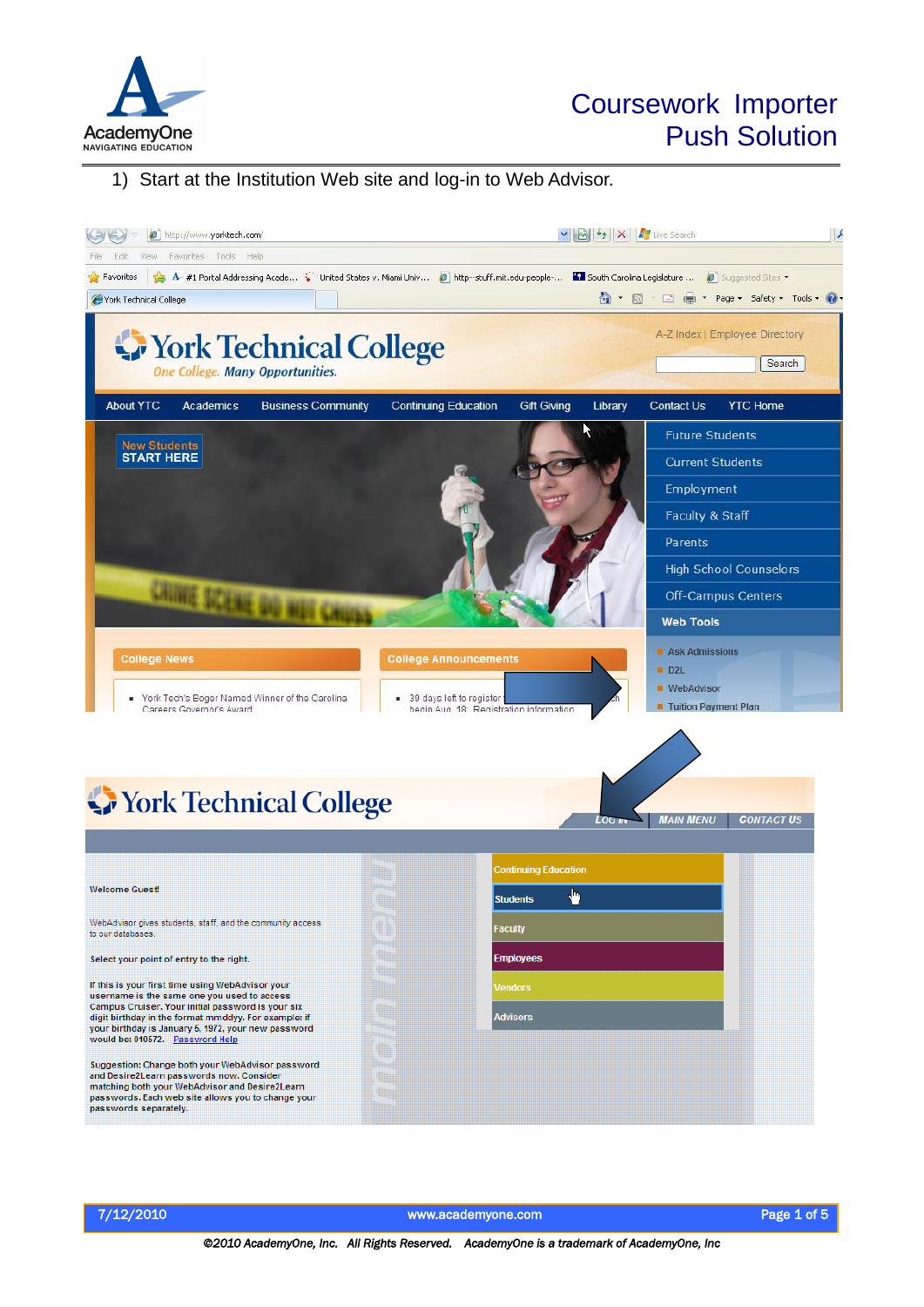

Communication/Resources

Student Forms<br>Ride Share Sign Up<br>Ride Share List for Students<br>Ride Share Cancel

Local Gas Price Lists Community Resources Guide

2) Access the Students tab, then select Course Importer to SCTRAC item within the Academic Profile section.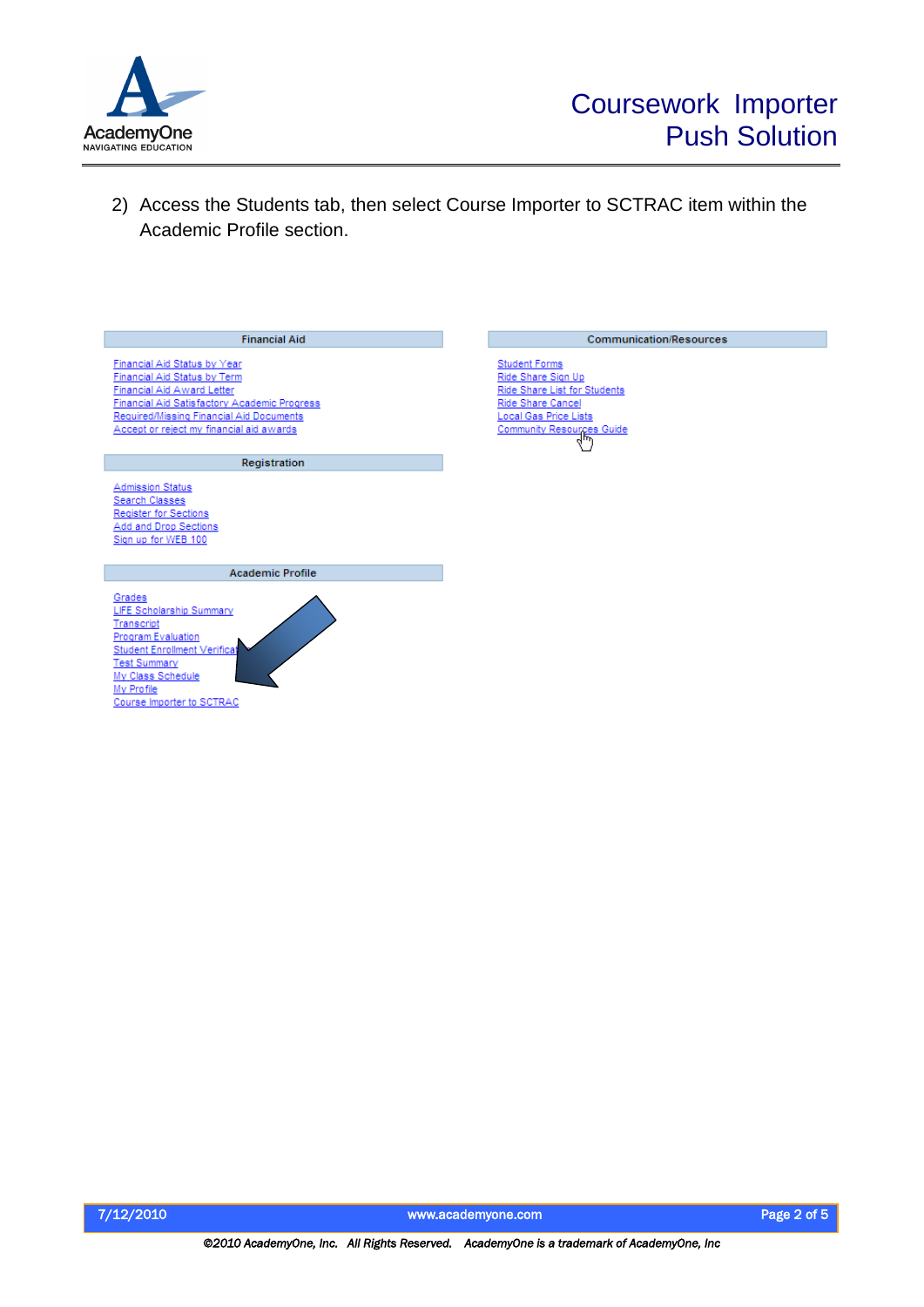

3) Click on the Send My Courses to SCTRAC.org button, enter the SCTRAC credentials (or create a new account), and click Submit.

### **Course Importer to SCTRAC**

The South Carolina Transfer and Articulation Center is a system to help you understand the transfer process in South Carolina and will show you how courses you've taken may transfer to other institutions!

|  |  |  |  | First, send your courses to SCTRAC.org. |
|--|--|--|--|-----------------------------------------|
|--|--|--|--|-----------------------------------------|



Second, click here to see your courses at SCTRAC and begin exploring your possibilities!

| Subject    | CrsNo | Section | Title                              | Grade | Credits | <b>Start Date</b> End Date |             | Repeat | Term    |
|------------|-------|---------|------------------------------------|-------|---------|----------------------------|-------------|--------|---------|
| <b>BIO</b> | 112   | 005     | Basic Anatomy & Physiology         |       |         | 08/18/10                   | 10/13/10    |        | 2010FA1 |
| COL        | 101   | 001     | <b>College Orientation</b>         |       |         | 01/20/10                   | 03/01/10    |        | 2010SP  |
| <b>AOT</b> | 110   | 001     | Document Formatting                |       | 3.00    | 08/18/08                   | 12/12/08    |        | 2008FA  |
| <b>AOT</b> | 252   | 001     | Medical Systems and Procedures   A |       | 3.00    | 08/18/08                   | 12/12/08 II |        | 2008FA  |
| HIM        | 130   | 001     | Billing & Reimbursement            |       | 3.00    | 08/18/08                   | 12/12/08    |        | 2008FA  |
| <b>ENG</b> | 031   |         | Developmental English              |       | 0.00    | 01/01/05                   | 01/01/05    |        |         |

| <b>CURRENT STUDENTS</b>                                                                                                                                                                                                                 | Welcome Joe! |
|-----------------------------------------------------------------------------------------------------------------------------------------------------------------------------------------------------------------------------------------|--------------|
| <b>Course Importer to SCTRAC</b>                                                                                                                                                                                                        |              |
| The South Carolina Tran<br>d Articulation Center is a system to help you understand the transfer process in South<br>Carolina<br>show you how courses you've taken may transfer to other institutions!                                  |              |
| Send y<br>ses to SCTRAC.org                                                                                                                                                                                                             | Đ.           |
| <b>South Carolina</b><br><b>PANSEER AND ARTICULATION CENTER</b><br>Il do not have an accounti<br>Username:                                                                                                                              |              |
| <b>Subject</b><br>$\epsilon$<br>TechCollegeStudent<br>ACC                                                                                                                                                                               |              |
| COL<br>Password:                                                                                                                                                                                                                        |              |
| <b>ENG</b><br><br>HOS                                                                                                                                                                                                                   |              |
| <b>MAT</b><br>$\boxed{\triangledown}$ understand that when I select Submit, my courses and grades shown here will be securely sent to<br><b>SPA</b><br>SCTRAC.org and that SCTRAC is not an official record of academic work.<br>Submit |              |
|                                                                                                                                                                                                                                         |              |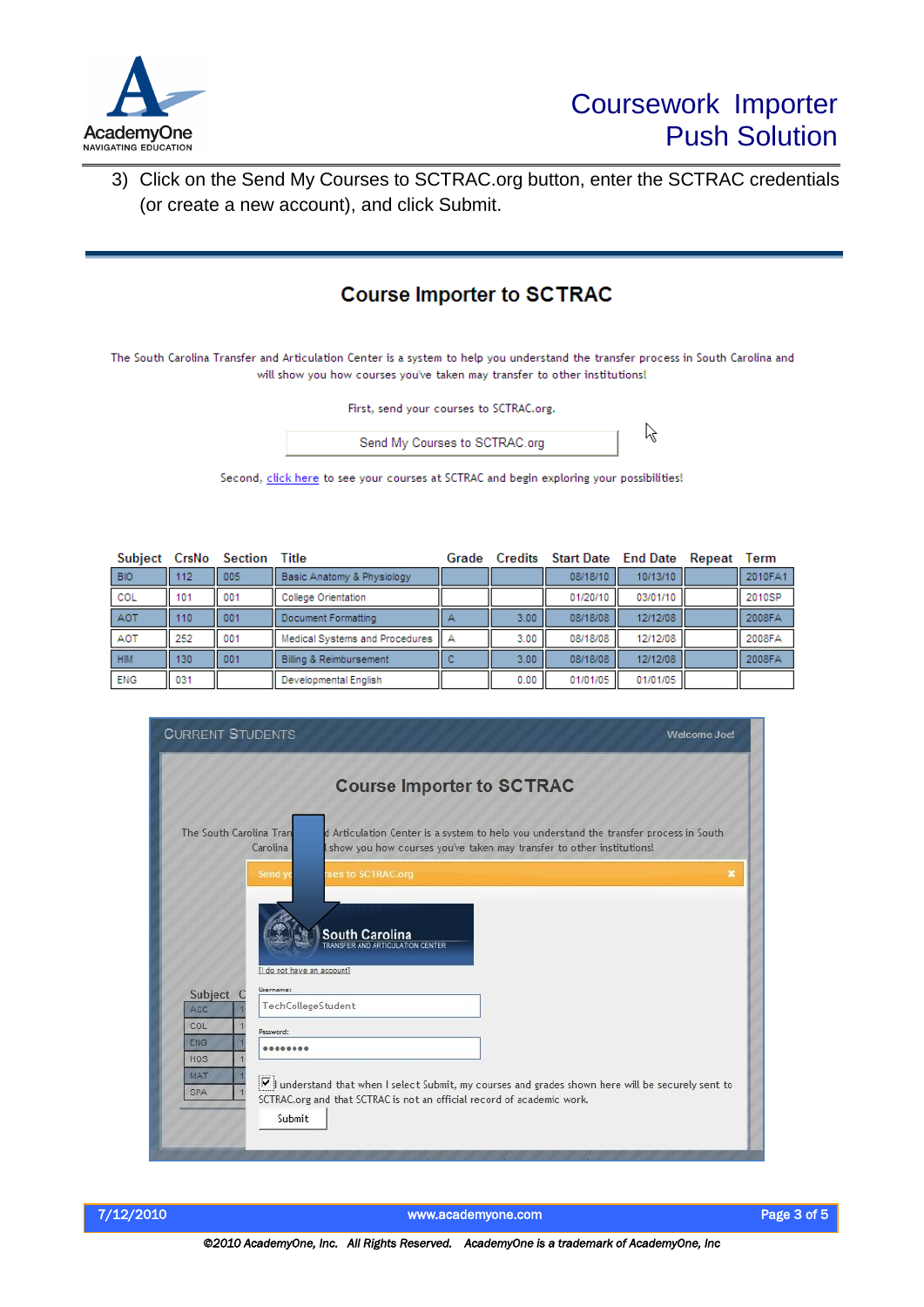

### 4) The Courses will be sent and then can be viewed on [www.SCTRAC.org](http://www.sctrac.org/)